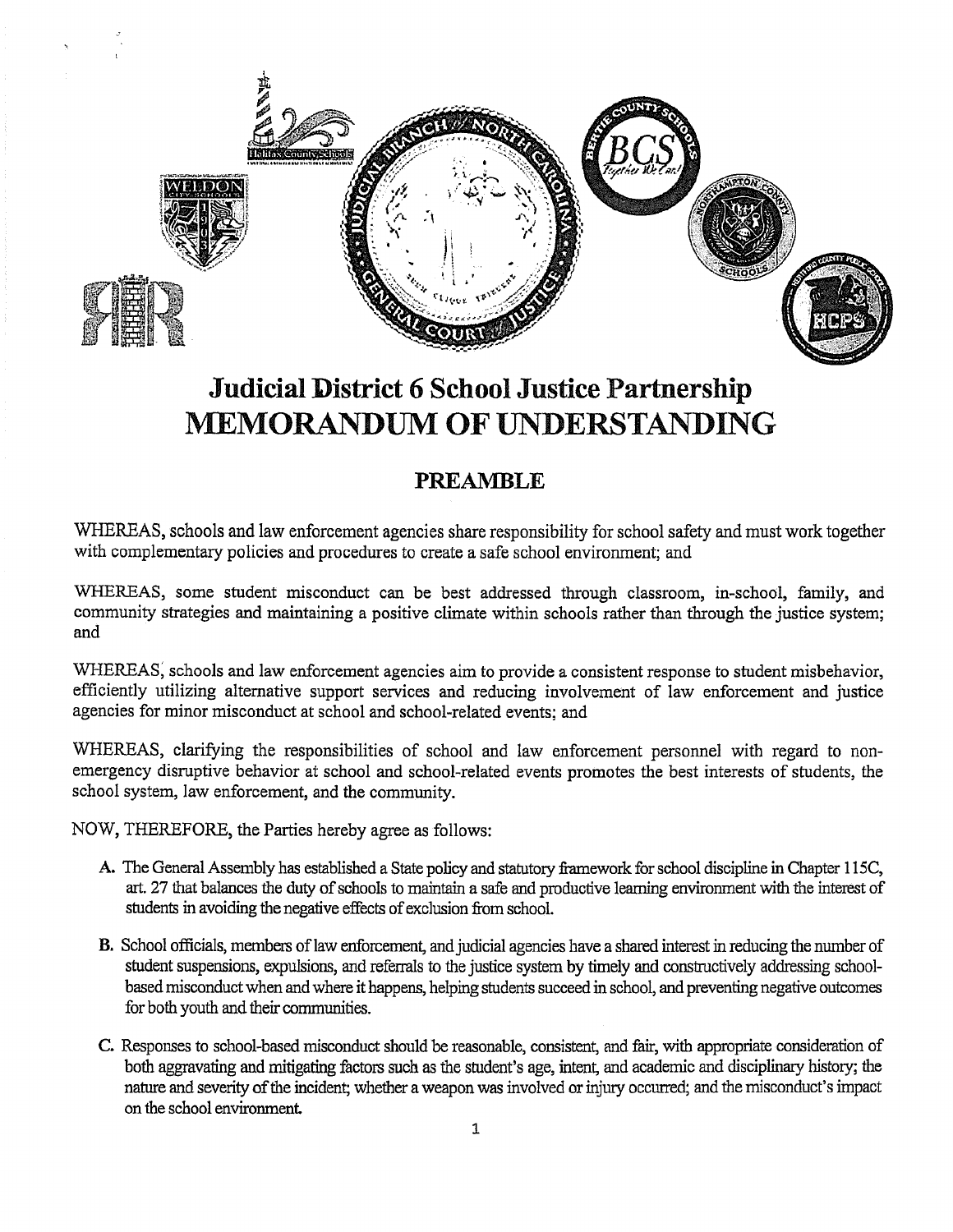- **D.** Minor school-based misconduct that does not pose a safety threat or threat of substantial disruption to the educational environment often can be appropriately addressed through a range of interventions and strategies that do not require the intervention or assistance of law enforcement.
- E. More serious school-based misconduct that threatens the safety of students, staff, or school visitors, or that threatens to substantially disrupt the educational environment may appropriately lead to the involvement of law enforcement, and for certain alleged criminal acts, may mandate the involvement of law enforcement.
- **F.** Although this MOU seeks to reduce the involvement oflaw enforcement and the justice system in minor misconduct, it does not prohibit or prevent such involvement when deemed necessary by the respective principals, superintendents, Boards of Education, or the appropriate law enforcement agency or officer. However, because court involvement produces long-lasting negative outcomes for students and communities, the use of evidence-based and evidenceinformed alternatives that are effective in reducing the use of exclusionary discipline and referrals to law enforcement are encouraged as a first response to incidents of minor school-based misconduct.
- **G.** Implementation of this MOU will require regular meetings, multidisciplinary training, annual evaluations, and an ongoing commitment to fostering the relationships that are the foundation of this agreement
- **H.** This MOU shall not inhibit, discourage, or prevent individual victims of student misconduct from pursuing criminal or juvenile charges against students nor shall it affect the prosecution of such charges. The decision to initiate and prosecute juvenile and/or criminal charges lies in the sole discretion of the undersigned ChiefJuvenile Court Counselor and/or designees and the undersigned District Attorney and/or designees.
- I. To the extent that this MOU conflicts with any applicable law or regulation, the applicable law or regulation shall control.
- **J.** This MOU is not a binding contract. Violations of this MOU shall not give rise to or be construed as creating a cause of action by any person against any party to this agreement or their employees or agents, nor shall such violations be considered negligence per se.
- **K.** Nothing in this MOU shall be construed as increasing the common law standard of care owed by the parties, or any of them, to any person. This MOU shall not be construed as to confer any additional benefit or right on students above what is owed to them by the undersigned Boards of Education under the Individuals with Disabilities Education Act (as amended), Section 504 of the Rehabilitation Act, or other law or regulation.
- L. No person is a third-party beneficiary of this MOU.
- **M.** Some signatories to this Agreement have entered into separate Memorandums of Understanding ("SRO MOU") between local law enforcement and the board that address, among other things, responsibilities and roles of school and law enforcement officials in responding to school-based misconduct, and affirm the goal of reducing suspensions, expulsions, and referrals to the justice system. To the extend any provisions in this Agreement are inconsistent with the SRO MOU, the SRO MOU shall prevail as to operation of a school district's SRO Program.

## **I. DEFINITIONS**

- **A. "Code of Student Conduct"** means Code of Student Conduct for the undersigned school systems.
- **B. "Exclusionary Discipline Practices"** refers to suspension, expulsion, referral to the juvenile justice system or initiation of criminal charges.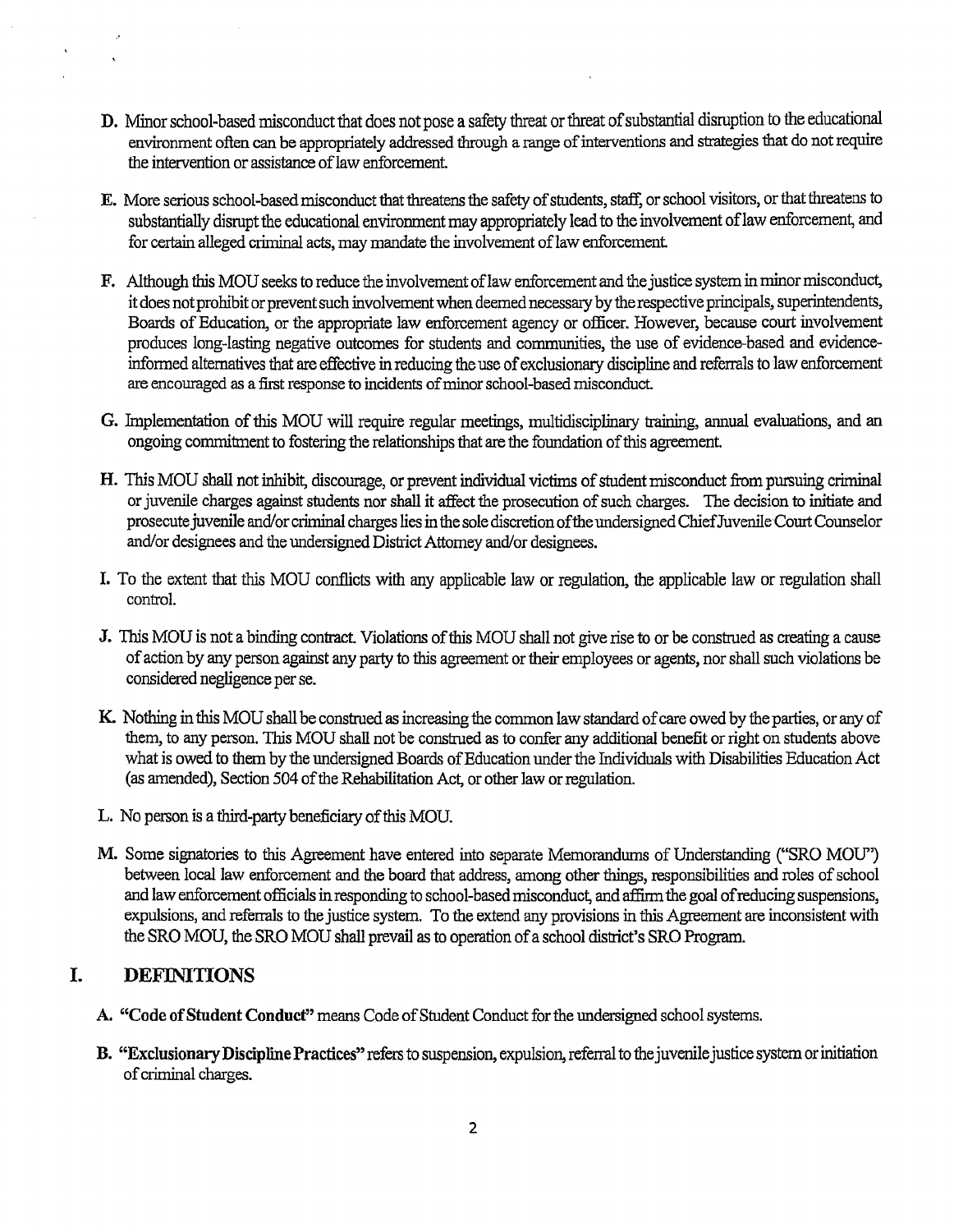- **C. "Public School Property"** means the physical premises of all school campuses and properties, active bus stops, all vehicles under the control of the undersigned school systems, and the premises of all school-sponsored cunicular or extracurricular activities, both on and away from a school campus.
- **D. "School-Based Diversion"** (SBD) means an educational program or community-based service identified as an effective alternative to exclusionary discipline practices
- E. **"School-Based Misconduct"** means any minor, non-criminal violation of the Code of Student Conduct
- F. **"School Resource Officer''** (SRO) means a certified law enforcement officer who is assigned to provide coverage to a school or a set of schools.
- **G. "Student"** means a person duly enrolled in the undersigned school systems, regardless of age.

## II. **TERMS OF AGREEMENT**

#### **A. Establishment of Judicial District 6 School Justice Partnership**

This MOU establishes the Judicial District 6 School Justice Partnership (JD6SJP). The JD6SJP shall be comprised of the undersigned agencies.

#### **B. Implementation of JD6SJP**

The JD6SJP shall:

- 1. Convene regular meetings on a schedule established by the parties;
- 2. Share this MOU with appropriate personnel of agencies that are a part of this partnership;
- 3. Provide necessary and regular training on implementation of the MOU;
- 4. Monitor implementation of the MOU;
- 5. Collect data and assess the effectiveness of the MOU;
- 6. Cooperate on seeking funding sources; and
- 7. Modify the MOU as appropriate.

#### **C. Problem-Solving Approach**

- 1. Schools shall, when appropriate, make a reasonable effort to resolve school-based misconduct using appropriate classroom interventions, support services, and community strategies prior to implementing exclusionary discipline practices. However, the decision for each student must be tailored to address the student's specific circumstances and needs and the need to ensure school safety.
- 2. At each level of intervention, the person handling the intervention should consider whether the student misconduct is due to academic, mental health, social issues, or overlapping issues.
- 3. When determining appropriate interventions and consequences, all relevant factors should be considered, including, but not limited to:
	- a. Age, health, risks, needs, and disability or special education status of the student;
	- b. Intent, context, prior conduct, and record of behavior of the student;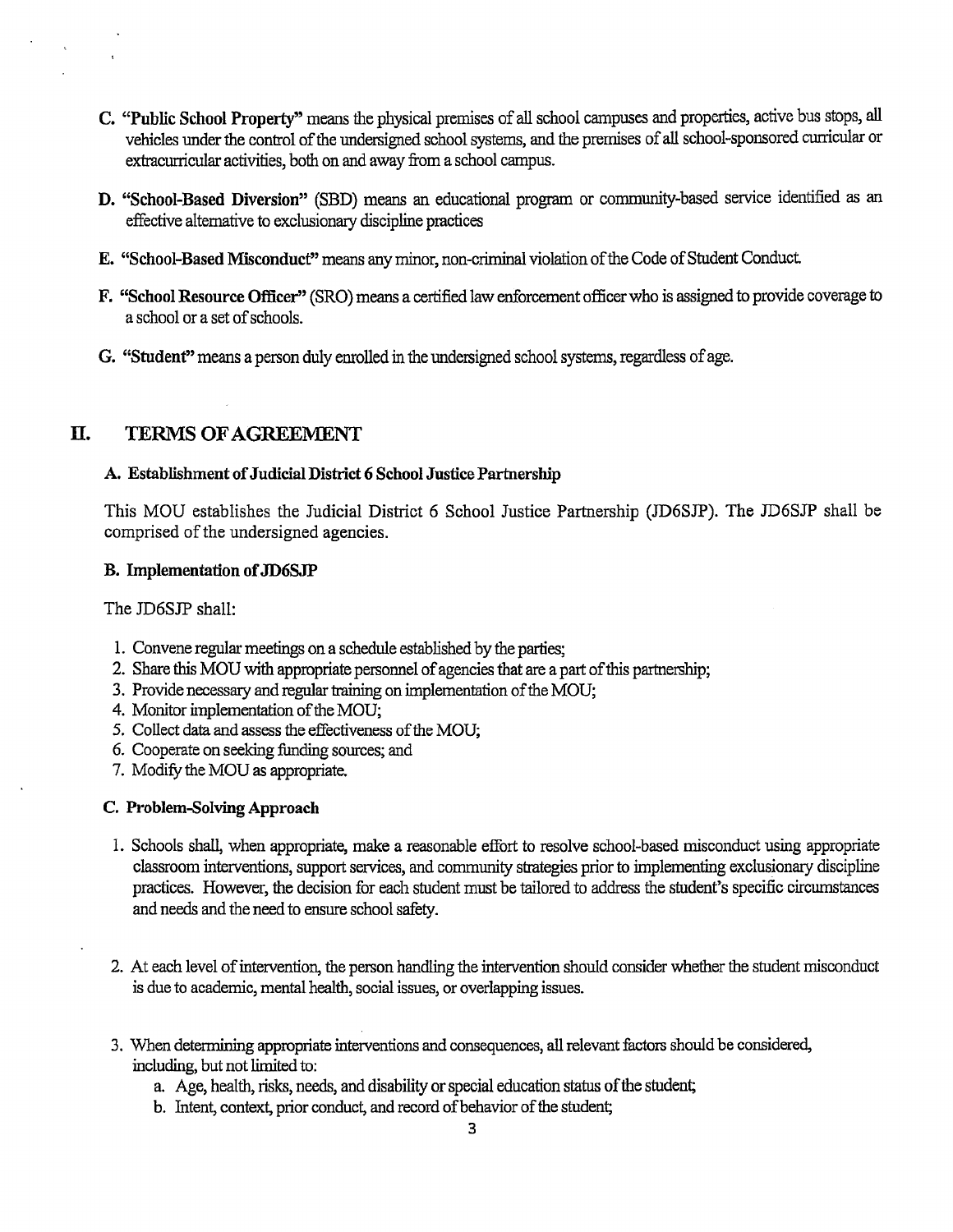- c. Previous interventions with the student;
- d. Student's willingness to repair the harm;
- e. Parents' willingness to address any identified issues;
- f Seriousness of the incident and degree of harm caused; and
- g. Effect on the educational environment by the student's continued presence in school.
- 4. Race, ethnicity, gender, gender identity, sexual orientation, religion, and national origin of the student and/or family will not be considered when detennining consequences for student misconduct.

#### **D. Role** of **Law Enforcement at the School**

I. Role of the School Resource Officer (SRO)

The role of the SRO is to maintain school safety. School administrators shall generally be responsible for handling school-based misconduct that does not pose a safety threat or threat of substantial disruption to the educational environment. School administrators work in conjunction with the SRO to take action regarding school-based misconduct that is more serious and that which threatens the safety of students, staff, or school visitors, or that threatens to substantially disrupt the educational environment.

#### 2. Role of Non-SRO Law Enforcement Officers

Law enforcement officers who are not SROs should adhere to the following protocols when on school grounds in non-emergency circumstances:

- a. *Coordination with School Administrators-*Law enforcement shall endeavor, to the extent practical, to notify school administrators in advance whenever they plan to execute a law enforcement function on school grounds.
- b. *Necessity of the Action* Prior to entering a school to conduct an investigation, arrest or search, law enforcement officers should consider the necessity of such action based on the potential danger to persons; the likelihood of destruction of evidence or other property; the ability to conduct the investigation, arrest, or search elsewhere; and other factors relevant to law enforcement and public safety.
- c. *Custody Protocols*  When taking a student into custody, if it will not jeopardize public safety, law enforcement officers should make reasonable efforts to avoid making arrests or taking students into custody on school premises. Whenever reasonably possible in light of safety concerns, students shall be taken into custody out of sight and sound of other students.

#### **E. Special Considerations**

#### 1. Exigent Circumstances

Situations may arise that warrant removal of a student from public school property to maintain the safety of other students and school staff or to prevent or stop disruptions to the learning environment. In such circumstances, the administrator will aim, to the extent practical, to utilize the least restrictive measures appropriate to the circumstances to remove a student from public school property.

2. Bullying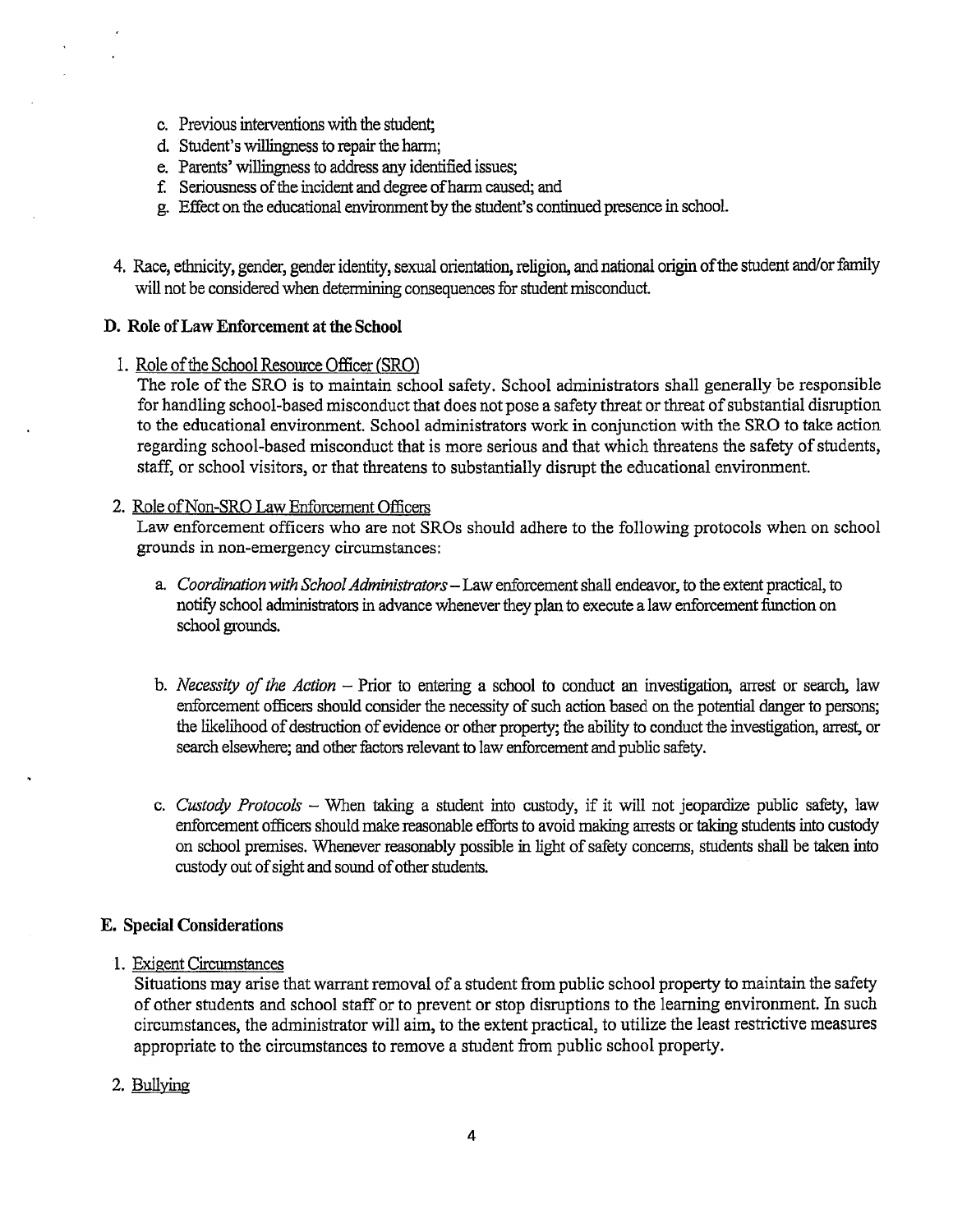Student actions that involve bullying should be handled in accordance with existing policies of the respective undersigned school systems regarding bullying, consistent with the Safe Schools Act, and as provided by law.

#### 3. Diversion

SROs may, when they deem it appropriate in light of all circumstances, utilize Teen Court as a diversion option, if available. SROs must contact the Teen Court Coordinator for approval.

4. Parents, Guardians, and Private Service Providers

Parties to this MOU encourage parents, guardians, and private service providers to involve schools in a student's treatment. Wrap-around services (when multiple providers and professionals from various disciplines work together to address a student and his or her family's needs) are more effective when all of the professionals and service providers that work with a student share relevant information.

### 5. Suicide, Child Abuse, and Self-Injurious Behavior

If a student expresses suicidal thoughts or there is evidence or reports of child abuse, neglect or selfinjurious behavior, those incidents should be reported immediately in accordance with the policies of the respective undersigned school systems and North Carolina law.

## III. TRAINING

The parties will ensure that appropriate members of their respective agencies, especially those directly interacting with students and making discipline or charging decisions, are trained in the content and implementation of this MOU within six months of its signing. Training and implementation for existing parties should be an ongoing process and any new officers, employees, agents, representatives, contractors, or subcontractors whose work relates to this MOU should be trained as they are hired.

## Iv. **DATA COLLECTION, DATA SHARING, AND PROGRESS MONITORING**

#### **A. Data Collection**

- 1. The parties agree that they will provide baseline data for comparison purposes and regularly collect, share, monitor, and report data resulting from the implementation of this MOU. No identifying data should be included in the reports to protect student privacy and confidentiality.
- 2. The following data shall be collected for each school-based disciplinary incident that occurs to assess the effectiveness of this MOU:
	- a. Type of offense;
	- b. Date of offense;
	- c. School intervention (e.g., parent conference, in-school suspension, out-of-school suspension) (can be multiple responses);
	- d. If suspended, length of suspension;
	- e. Student demographics (gender, race/ethnicity, age, grade, school, disability status, limited English proficiency status);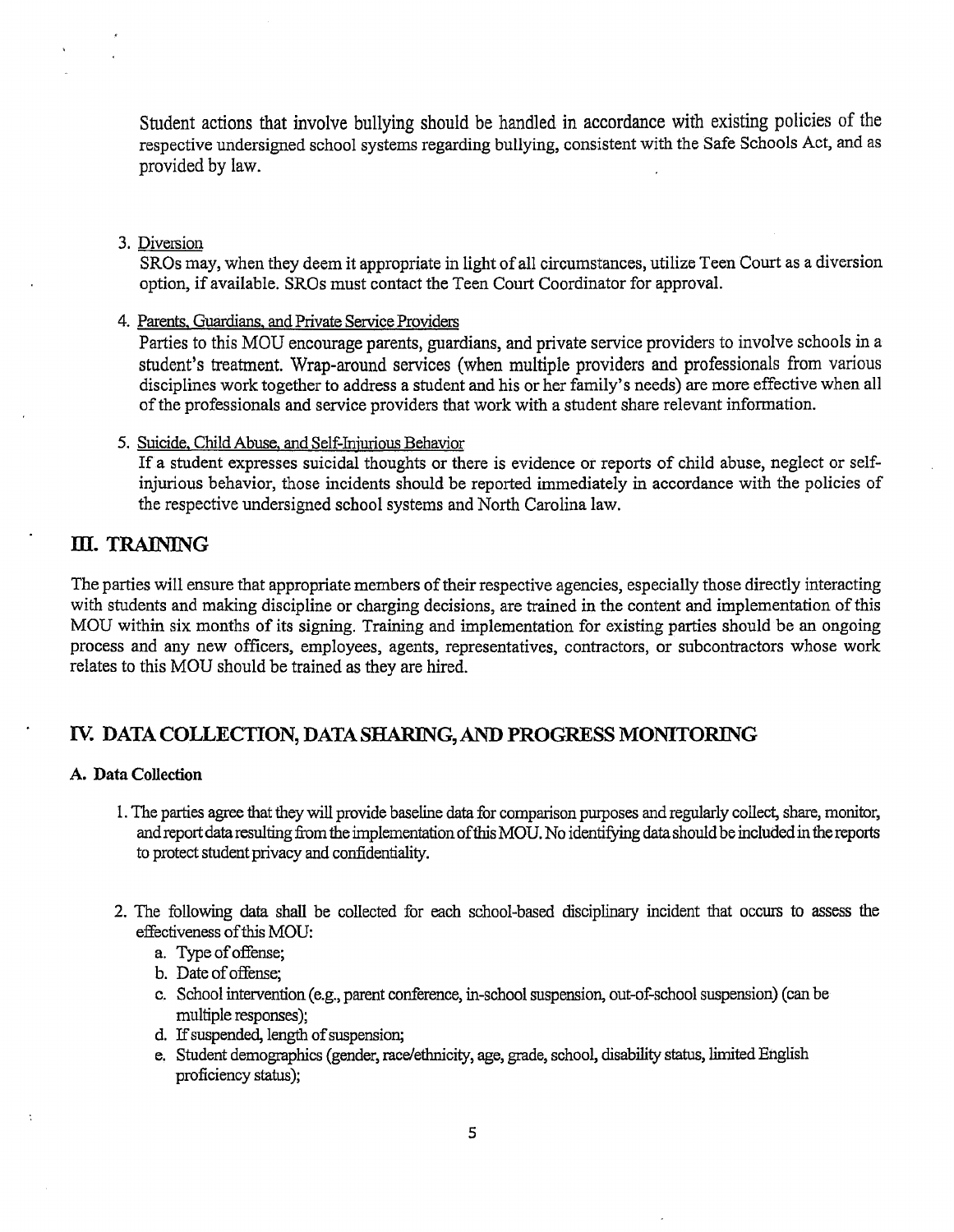- f. Law enforcement intervention, if any ( e.g., search or seizure, use of force, questioning, diversion, court referral, detention) (can be multiple responses);
- g. Name of officer(s) involved;
- h. If referred to court, offense for which student was charged;
- i. If referred to court, outcome of referral (e.g., diversion plan, dismissal, adjudicated/convicted);
- j. If diverted to service, service type (e.g., Teen Court, School-Based Diversion Program, mediation program, community service, mental health referral); and
- 3. The parties will remain cognizant of student privacy and confidentiality issues. The parties understand that, to the extent school districts are tasked with providing the infonnation listed above to other signatories to this agreement, such infonnation must be provided consistent with the requirements of the Family Educational Rights and Privacy Act (FERPA), described further below.

#### **B. Data Sharing**

On a regular basis that should not exceed one month, any agency (school, law enforcement, social services, mental health, or other services) that refers a student to another agency may request follow-up information to determine what actions have occurred. Information sharing agreements (Mutual Exchange of Information Form) may be requested from the parents so private agencies can also share information with the schools. Regular follow-up and data sharing assists in monitoring of individual student progress and determination of service needs.

#### **C. FERPA Compliance**

The SRO may have access to confidential student records or to any personally identifiable information of any student as defined in 34 CFR 99 .3 to the extent allowed under the Family Educational Rights and Privacy Act (FERP A). SROs and other law enforcement officers may have access to confidential student records or personally identifiable information in those records under the following circumstances:

- 1. The SRO is acting as a "school official" (as it relates to accessing student records) as defined in 34 CRF 99.31 because he or she is exercising a function that would otherwise be perfonned by school personnel and has legitimate educational interests in the information to be disclosed. For example, a SRO may be authorized to review the Behavior Intervention Plan of a student with a disability if the principal or designee has requested the SRO's assistance in deescalating physical conflicts and ensuring the physical safety of the student and others when the student becomes involved in interpersonal conflicts.
- 2. The SRO has written consent from a parent or eligible student to review the records or information in question.
- 3. The principal or designee reasonably determines that disclosure to the SRO without the parental consent is necessary in light of a significant and articulable threat to one or more person's health or safety.
- 4. The disclosure is made pursuant to a valid subpoena or court order, provided that advance notice of compliance is provided to the parent or eligible student so that they may seek protective action from the court, unless the court has ordered the existence or the contents of the subpoena or the infonnation furnished in response to the subpoena not be disclosed.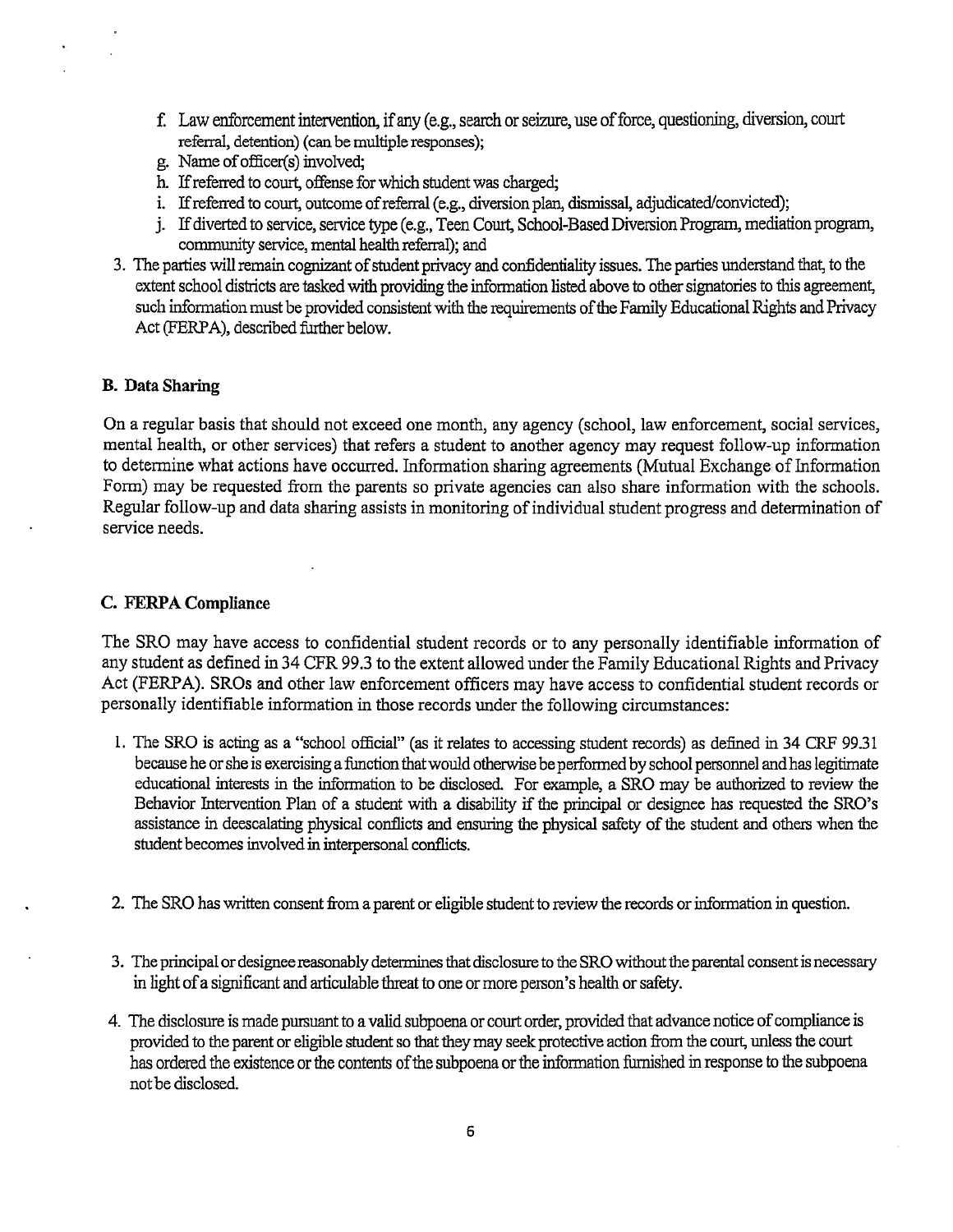5. The information disclosed is "directory information" as defined by local board policies, and the parent or eligible student has not opted out of the disclosure of directory infonnation.

#### **D. Progress Monitoring**

The parties agree to establish a Progress Monitoring Team composed of designees from each signatory to this MOU. On a regular basis and at least quarterly, the parties agree that the Progress Monitoring Team will meet to provide oversight of the MOU and review relevant data and analysis. Each year the Progress Monitoring Team will determine if changes to their memberships would be beneficial. At least annually, the Team will prepare a report of activities and make recommendations for improvements to the MOU and/or its implementation.

## **VI. Duration and Modification of Agreement**

This MOU shall become effective September 1, 2020 and shall remain in full force and effect until modified by agreement of the parties hereto. The agreement may be modified or extended at any time by amendment to the agreement. However, nothing shall preclude a party from withdrawing from the Agreement in that party's discretion.

In witness whereof, the parties hereto, intending to cooperate with one another, have set their signatures to this document on this day.

The Honorable Brenda G. Branch, Chief District Court Judge, 6<sup>th</sup> Judicial District

 $\frac{8}{3}$  post

Date

<u>Jenais Fuerman</u>

eHonorable Teresa R.Fleeman, District Court Judge, 6th Judicial District

Valen Actel

The Honorable Valerie Asbell, District Attorney, 6th Judicial District

Juvenile Court Counselor, Sonynia L. Neona 6th Judicial District

Date

Date

 $2 - (p - \alpha)$ Date